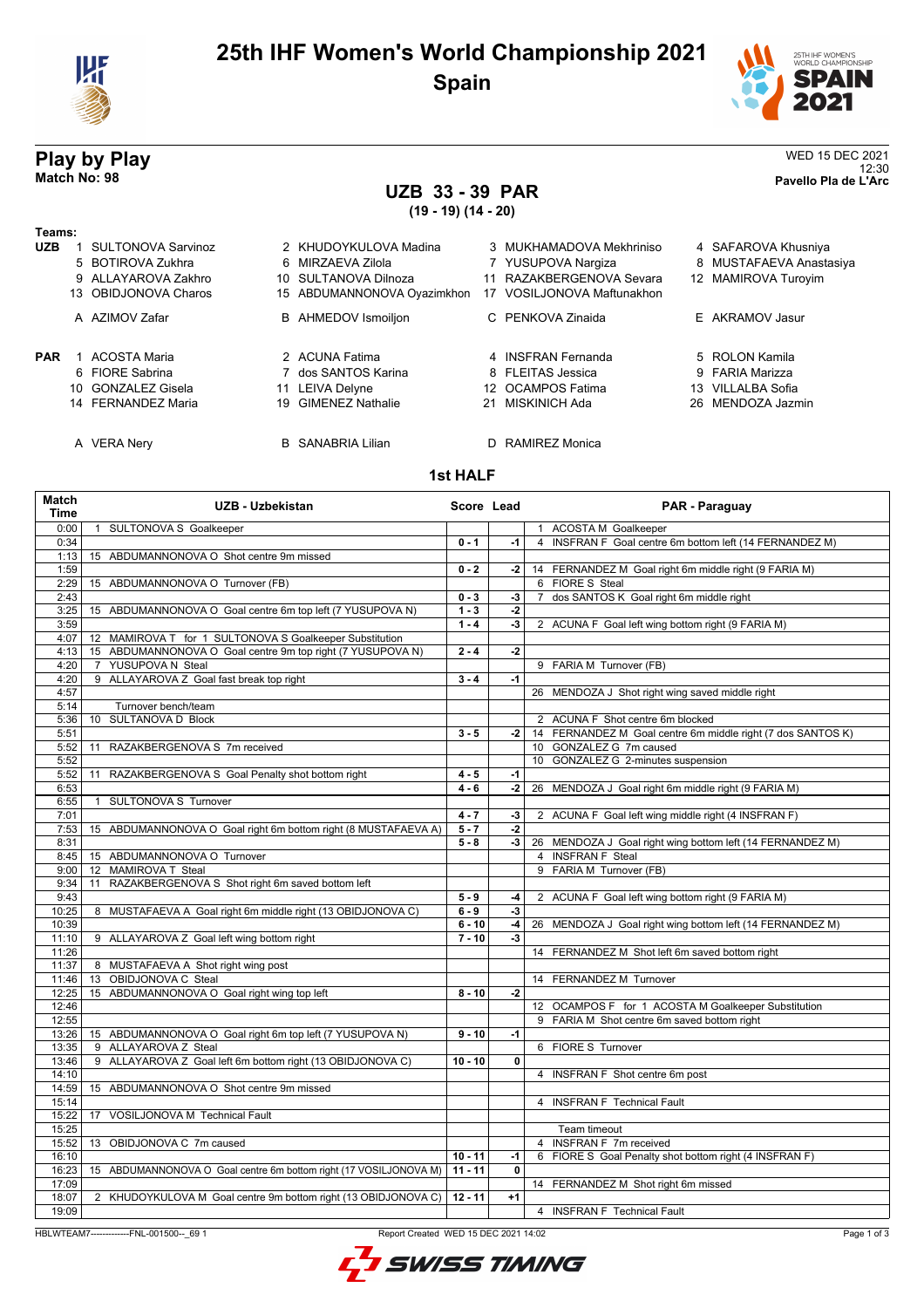



12:30 **Match No: 98 Pavello Pla de L'Arc**

# **Play by Play**<br>Match No: 98<br>Pavello Pla de L'Arc

## **UZB 33 - 39 PAR (19 - 19) (14 - 20)**

### **1st HALF**

| <b>Match</b><br>Time | UZB - Uzbekistan                                                   | Score Lead |              | PAR - Paraguay                                            |
|----------------------|--------------------------------------------------------------------|------------|--------------|-----------------------------------------------------------|
| 19:37                | 17 VOSILJONOVA M Goal right wing middle right (15 ABDUMANNONOVA O) | $13 - 11$  | $+2$         |                                                           |
| 19:50                |                                                                    |            |              | 26 MENDOZA J Shot right wing missed                       |
| 20:16                | 2 KHUDOYKULOVA M 7m received                                       |            |              | 14 FERNANDEZ M 7m caused                                  |
| 20:16                |                                                                    |            |              | 21 MISKINICH A 2-minutes suspension                       |
| 20:16                | 2 KHUDOYKULOVA M Goal Penalty shot bottom right                    | $14 - 11$  | $+3$         |                                                           |
| 20:48                |                                                                    | $14 - 12$  | $+2$         | 14 FERNANDEZ M Goal left wing bottom right (9 FARIA M)    |
| 21:13                | 15 ABDUMANNONOVA O Shot centre 6m saved middle right               |            |              |                                                           |
| 21:46                |                                                                    | $14 - 13$  | $+1$         | 11 LEIVA D Goal right 6m bottom right (14 FERNANDEZ M)    |
| 21:47                | 9 ALLAYAROVA Z 2-minutes suspension                                |            |              |                                                           |
| 22:33                | OBIDJONOVA C Technical Fault<br>13                                 |            |              |                                                           |
| 22:44                |                                                                    | $14 - 14$  | 0            | 2 ACUNA F Goal left wing bottom right                     |
| 23:27                | 3 MUKHAMADOVA M Goal left wing middle centre (17 VOSILJONOVA M)    | $15 - 14$  | $+1$         |                                                           |
| 23:38                |                                                                    | $15 - 15$  | $\mathbf{0}$ | 14 FERNANDEZ M Goal centre 6m middle right (2 ACUNA F)    |
| 24:22                | 15 ABDUMANNONOVA O Shot centre 6m saved middle centre              |            |              |                                                           |
| 24:38                |                                                                    | $15 - 16$  | -1           | 26 MENDOZA J Goal right wing bottom left (9 FARIA M)      |
| 24:39                | Team timeout                                                       |            |              |                                                           |
| 24:53                | 2 KHUDOYKULOVA M Goal left 6m bottom right (15 ABDUMANNONOVA O)    | $16 - 16$  | 0            |                                                           |
| 25:14                |                                                                    |            |              | 11 LEIVA D Shot right wing saved middle right             |
| 25:26                | 15 ABDUMANNONOVA O Goal centre 6m bottom right (17 VOSILJONOVA M)  | $17 - 16$  | $+1$         |                                                           |
| 25:56                |                                                                    |            |              | 11 LEIVA D Shot right wing saved bottom left              |
| 26:28                | VOSILJONOVA M Turnover (FB)<br>17                                  |            |              | 4 INSFRAN F Steal                                         |
| 26:40                |                                                                    | $17 - 17$  | 0            | 4 INSFRAN F Goal fast break bottom right (7 dos SANTOS K) |
| 27:13                | 2 KHUDOYKULOVA M Goal left wing top right                          | $18 - 17$  | $+1$         |                                                           |
| 27:28                |                                                                    | $18 - 18$  | 0            | 4 INSFRAN F Goal right wing top left (9 FARIA M)          |
| 28:00                | 17 VOSILJONOVA M Goal left 6m bottom right (2 KHUDOYKULOVA M)      | $19 - 18$  | $+1$         |                                                           |
| 28:10                | 9 ALLAYAROVA Z 7m caused                                           |            |              | 4 INSFRAN F 7m received                                   |
| 28:10                | 9 ALLAYAROVA Z 2-minutes suspension                                |            |              |                                                           |
| 28:25                |                                                                    | $19 - 19$  | 0            | 2 ACUNA F Goal Penalty shot top left (4 INSFRAN F)        |
| 29:35                | VOSILJONOVA M Shot centre 6m blocked<br>17                         |            |              | dos SANTOS K Block<br>$\overline{7}$                      |
| 29:35                | VOSILJONOVA M Shot centre 6m saved middle left<br>17               |            |              |                                                           |
| 29:41                | 13 OBIDJONOVA C Steal                                              |            |              | 12 OCAMPOS F Turnover (FB)                                |

### **2nd HALF**

| <b>Match</b><br><b>Time</b>                                                                    | UZB - Uzbekistan                                                      | Score Lead |      | PAR - Paraguay                                          |
|------------------------------------------------------------------------------------------------|-----------------------------------------------------------------------|------------|------|---------------------------------------------------------|
| 30:00                                                                                          | 12 MAMIROVA T Goalkeeper                                              |            |      | 12 OCAMPOS F Goalkeeper                                 |
| 30:40                                                                                          | 2 KHUDOYKULOVA M Technical Fault                                      |            |      |                                                         |
| 31:18                                                                                          |                                                                       | $19 - 20$  | $-1$ | 6 FIORE S Goal centre 6m bottom centre (14 FERNANDEZ M) |
| 31:56                                                                                          | 15 ABDUMANNONOVA O Goal right 6m bottom left (8 MUSTAFAEVA A)         | $20 - 20$  | 0    |                                                         |
| 32:06                                                                                          |                                                                       | $20 - 21$  | $-1$ | 9 FARIA M Goal centre 6m top right (5 ROLON K)          |
| 32:17                                                                                          | 7 YUSUPOVA N Shot centre 6m saved middle right                        |            |      |                                                         |
| 32:42                                                                                          |                                                                       | $20 - 22$  | -2   | 5 ROLON K Goal centre 6m middle right                   |
| 33:08                                                                                          | 2 KHUDOYKULOVA M Goal left 6m middle right (15 ABDUMANNONOVA O)       | $21 - 22$  | $-1$ |                                                         |
| 33:21                                                                                          |                                                                       | $21 - 23$  | $-2$ | 6 FIORE S Goal centre 6m top left (9 FARIA M)           |
| 33:57                                                                                          | 2 KHUDOYKULOVA M Goal centre 6m bottom left (17 VOSILJONOVA M)        | $22 - 23$  | $-1$ |                                                         |
| 34:11                                                                                          | SULTONOVA S for 12 MAMIROVA T Goalkeeper Substitution<br>$\mathbf{1}$ |            |      |                                                         |
| 34:35                                                                                          |                                                                       | $22 - 24$  | $-2$ | 14 FERNANDEZ M Goal left 6m bottom left (9 FARIA M)     |
| 35:07                                                                                          | 2 KHUDOYKULOVA M 7m received                                          |            |      | 9 FARIA M 7m caused                                     |
| 35:25                                                                                          | 12 MAMIROVA T for 1 SULTONOVA S Goalkeeper Substitution               |            |      |                                                         |
| 35:27                                                                                          | 2 KHUDOYKULOVA M Goal Penalty shot top right                          | $23 - 24$  | $-1$ |                                                         |
| 35:52                                                                                          |                                                                       |            |      | 13 VILLALBA S Shot flying throw saved top left          |
| 36:19                                                                                          | 5 BOTIROVA Z Shot right 6m saved bottom left                          |            |      |                                                         |
| 36:33                                                                                          | 2 KHUDOYKULOVA M Steal                                                |            |      | 5 ROLON K Turnover (FB)                                 |
| 36:44                                                                                          | 15 ABDUMANNONOVA O Goal centre 6m bottom right (2 KHUDOYKULOVA M)     | $24 - 24$  | 0    |                                                         |
| 37:10                                                                                          |                                                                       | $24 - 25$  | $-1$ | 6 FIORE S Goal right 6m middle right (9 FARIA M)        |
| 37:44                                                                                          | 15 ABDUMANNONOVA O Turnover                                           |            |      | 14 FERNANDEZ M Steal                                    |
| 37:55                                                                                          | 17 VOSILJONOVA M Steal                                                |            |      | 9 FARIA M Turnover (FB)                                 |
| 38:22                                                                                          | 2 KHUDOYKULOVA M Goal right 6m bottom right                           | $25 - 25$  | 0    |                                                         |
| 38:35                                                                                          |                                                                       | $25 - 26$  | $-1$ | 14 FERNANDEZ M Goal left 6m bottom left (9 FARIA M)     |
| 38:35                                                                                          |                                                                       |            |      | 1 ACOSTA M for 12 OCAMPOS F Goalkeeper Substitution     |
| 40:12                                                                                          | 2 KHUDOYKULOVA M Shot left wing post                                  |            |      |                                                         |
| 41:01                                                                                          |                                                                       |            |      | 14 FERNANDEZ M Technical Fault                          |
| 41:35                                                                                          | 3 MUKHAMADOVA M Technical Fault                                       |            |      |                                                         |
| 42:08                                                                                          |                                                                       | $25 - 27$  | -2   | 13 VILLALBA S Goal right wing bottom left (5 ROLON K)   |
| 43:03                                                                                          | 2 KHUDOYKULOVA M Shot centre 6m blocked                               |            |      | 5 ROLON K Block                                         |
| 43:06                                                                                          |                                                                       | $25 - 28$  | $-3$ | 6 FIORE S Goal fast break bottom right                  |
| 43:41                                                                                          | 13 OBIDJONOVA C Technical Fault                                       |            |      |                                                         |
| 44:12                                                                                          |                                                                       | $25 - 29$  | $-4$ | 14 FERNANDEZ M Goal centre 6m bottom right              |
| HBLWTEAM7-------------FNL-001500-- 69 1<br>Report Created WED 15 DEC 2021 14:02<br>Page 2 of 3 |                                                                       |            |      |                                                         |